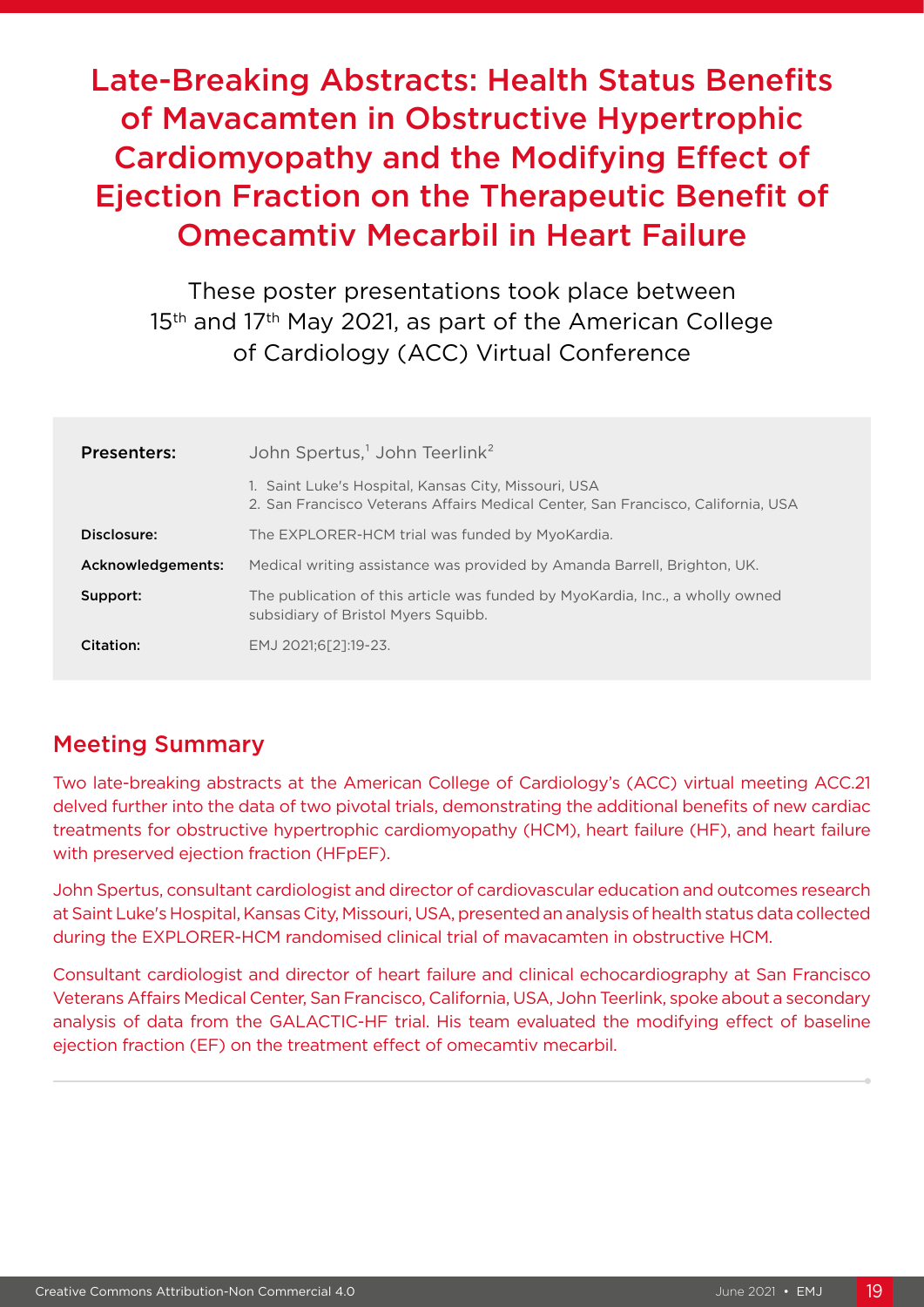# Results from the EXPLORER-HCM Randomised Clinical Trial: Health Status Benefits of Mavacamten in Patients with Symptomatic Obstructive Hypertrophic Cardiomyopathy

#### John Spertus

In the EXPLORER-HCM trial, mavacamten, a novel direct myosin inhibitor, met its primary endpoints of improving peak oxygen consumption (pVO<sub>2</sub>), and New York Heart Association (NYHA) classification in obstructive  $HCM<sup>1</sup>$  The trial's secondary endpoints assessed changes in post-exercise left ventricular outflow tract (LVOT) gradient, pVO<sub>2</sub>, NYHA class, Kansas City Cardiomyopathy Questionnaire (KCCQ), and Hypertrophic Cardiomyopathy Symptom Questionnaire Shortness-of-Breath subscore (HCMSQ-SoB).

Spertus presented the results of a secondary analysis of the results, which sought to better understand the treatment's impact on health status.

Explaining the background, he said that HCM was a primary myocardial disorder of unexplained left ventricular hypertrophy, often caused by pathogenic variants in sarcomeric genes. Current treatment guidelines focus on improving symptoms and function with β-blockers, verapamil, and disopyramide; more invasive options are reserved for those with refractory symptoms. Mavacamten works by targeting the underlying pathophysiology of HCM and reducing the number of excessive myosin–actin cross-bridges in the sarcomere.

During the EXPLORER-HCM trial,<sup>1</sup> 251 patients were randomised to either escalating doses of mavacamten (2.5, 5.0, 10.0, or 15.0 mg per day), or to placebo for 30 weeks. They were reassessed 8 weeks after end of treatment (Week 38 endof-study). Ninety-two per cent of the patients were on HCM monotherapy with β-blockers or calcium channel blockers. Just four people in the treatment group and 16 in the placebo group were not on any background treatment. To provide a more complete understanding of the

benefit from the patients' perspective, Spertus went on, quality of life was assessed prior to randomisation, at the 30-week end-of-treatment point and again at Week 38 end-of-study.

Researchers used the 23-item, disease-specific KCCQ, which explicitly asks patients about their symptoms, physical function, social function, and quality of life. KCCQ overall summary scores (KCCQ-OS) range from zero to 100, with higher scores indicating fewer symptoms, better function, and higher quality of life.

As patients with HCM may not necessarily consider themselves to have HF, Spertus said they took part in cognitive debriefing interviews, during which the study team confirmed the relevance and understandability of KCCQ.

Changes from baseline KCCQ-OS were plotted, using the means and standard errors, over each assessment. The primary analysis focussed on the differences between the treatment and placebo groups at 30 weeks. A responder analysis was also performed to inform the observed mean differences.

Thresholds for responder analysis were defined as:

- **>** ≤-5 points: worsened
- **>** -5 to <5 points: unchanged
- **>** 5 to <10 points: small improvement
- **>** 10 to <20 points: moderate to large improvement
- **>** ≥20 points: large to very large improvement.

#### Results

"The baseline demographics show great comparability between the treatment and placebo groups, with mean KCCQ-OS scores of 66-plus suggesting a moderately significantly impacted population of patients," said Spertus.

The primary results demonstrated a "very early separation" between the mavacamten-treated patients and the placebo-treated patients. This was observed as soon as 6 weeks and maintained at 30 weeks. At the end of 30 weeks, there was a 9.1-point greater change in KCCQ-OS among mavacamten-treated patients than placebotreated patients (Figure 1).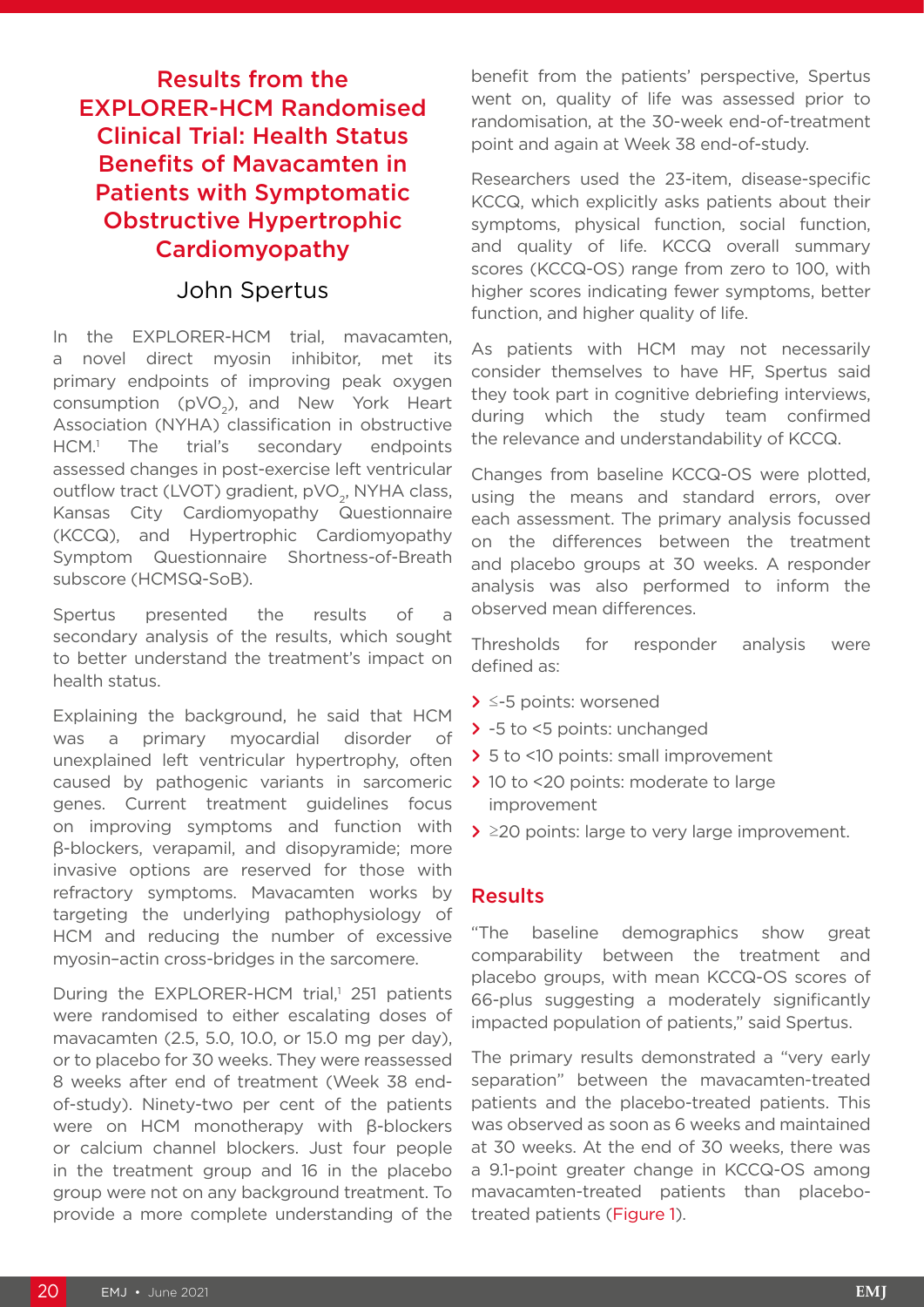

#### Figure 1: Mean change in KCCQ-OS.

CI: confidence interval; KCCQ-OS: Kansas City Cardiomyopathy Questionnaire-Overall Summary Score. 5



#### Figure 2: Percentage of participants who changed by clinically important amounts at 30 weeks.

Approx.: approximately; KCCQ-OS: Kansas City Cardiomyopathy Questionnaire-Overall Summary Score; NNT: number needed to treat.

"That was highly statistically and clinically significant," said Spertus. The team also looked at what happened after the drug was stopped at Week 30. "What we found was when patients came off of treatment, this benefit immediately dissipated. The health status of the mavacamten-treated patients returned to baseline and was no different than the placebotreated patients," said Spertus.

The responder analysis looked at the proportion of patients who got much better and those who got worse. Spertus said: "There was a much larger proportion of placebo patients who got worse over 30 weeks, 23% versus 9% as compared with mavacamten. Most impressively, when you look at the patients who derived a very large improvement from treatment, 36% of the mavacamten-treated patients got substantially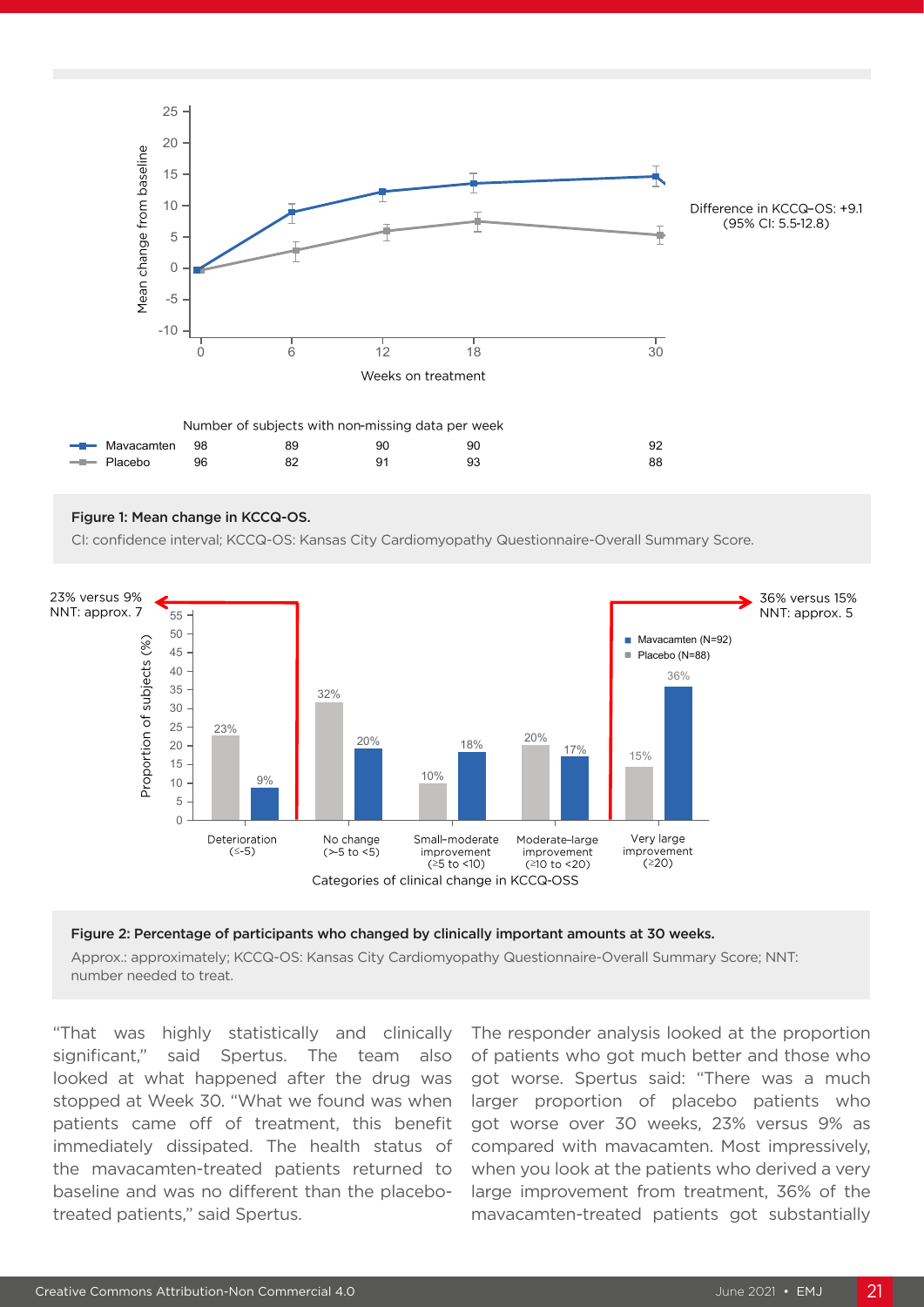better, compared to only 15% of the placebo patients. That 21% absolute difference results in a number-needed-to-treat of only about a five, which is a very large benefit in the health status of patients treated with mavacamten." (Figure 2).

Highlighting the limitations of the study, Spertus said this was a short-term trial, so much research is needed before clinicians can be sure of the long-term impact of mavacamten treatment on health status. In addition, there were some missing data; however, the team conducted extensive analyses, and found no observable biases.

#### **Conclusions**

Summing up, Spertus said mavacamten was associated with substantial health status improvements in patients with symptomatic obstructive HCM, and that clinicians would only need to treat five people to achieve one improvement of >20 points as measured by KCCQ-OS. "These benefits were observed early after initiating treatment, and they regressed when treatment was stopped."

# Secondary Analysis from GALACTIC-HF: Impact of Ejection Fraction on the Therapeutic Effect of Omecamtiv Mecarbil in Patients with Heart Failure and Reduced Ejection Fraction

## John Teerlink

The Global Approach to Lowering Adverse Cardiac outcomes Through Improving Contractility in Heart Failure (GALACTIC-HF) trial achieved its primary endpoint of reducing the risk of cardiovascular death in patients with HF and reduced EF or HF with preserved ejection fraction (HFpEF).<sup>2</sup>

"But given its mechanism of increasing cardiac function, and based on prespecified subgroup analyses, we assessed the modifying effect of the baseline EF on the beneficial treatment effect of omecamtiv mecarbil," said Teerlink.

#### GALACTIC-HF

GALACTIC-HF enrolled patients with symptomatic chronic HF with EF of ≤35%. A total of 8,256 patients were randomised to either omecamtiv mecarbil or placebo, in addition to their usual HF therapy.<sup>2</sup> Teerlink described it as "one of the broadest ranges of patients enrolled in a HFpEF trial to date."

"It was a positive trial, significantly reducing the primary composite endpoint of time to first HF event or cardiovascular death by 8%," said Teerlink. "For the first time, these results confirm the hypothesis that selectively increasing cardiac function with something such as omecamtiv mecarbil could actually improve clinical outcomes in patients with HFpEF."

"Within the data, those with more severe HF appeared to have a greater benefit," he went on.

#### Secondary Analysis

Teerlink and his team carried out a secondary analysis to investigate the modifying effect of EF on the beneficial treatment effect of omecamtiv mecarbil. While all GALACTIC-HF patients had an EF of ≤35% at baseline, >70% had an EF of ≤30%. Those in the highest quartile (Q4) had an EF of ≥33%.

Patients in the lowest quartile (Q1) had an EF of ≤22%. As well as a lower prevalence of multiple cardiovascular conditions, more nonischaemic cardiomyopathy, and lower BMI, these patients also had greater use of angiotensin receptor neprilysin inhibitors (ARNi), digoxin, ivabradine, and device therapy.

"The primary composite endpoint was the time to first HF event or cardiovascular death," he explained. "Despite excellent baseline HF therapies, 20–50% of the patients in the placebo group had an endpoint event within one year, with the rate markedly increasing with decreasing EF […] Those in the omecamtiv mecarbil group also had an increasing event rate with decreasing EF, ranging from approximately 22% to 32%."

In the omecamtiv mecarbil group, there was a progressive beneficial reduction in the absolute event rate with decreasing EF. Treatment also decreased the relative risk of